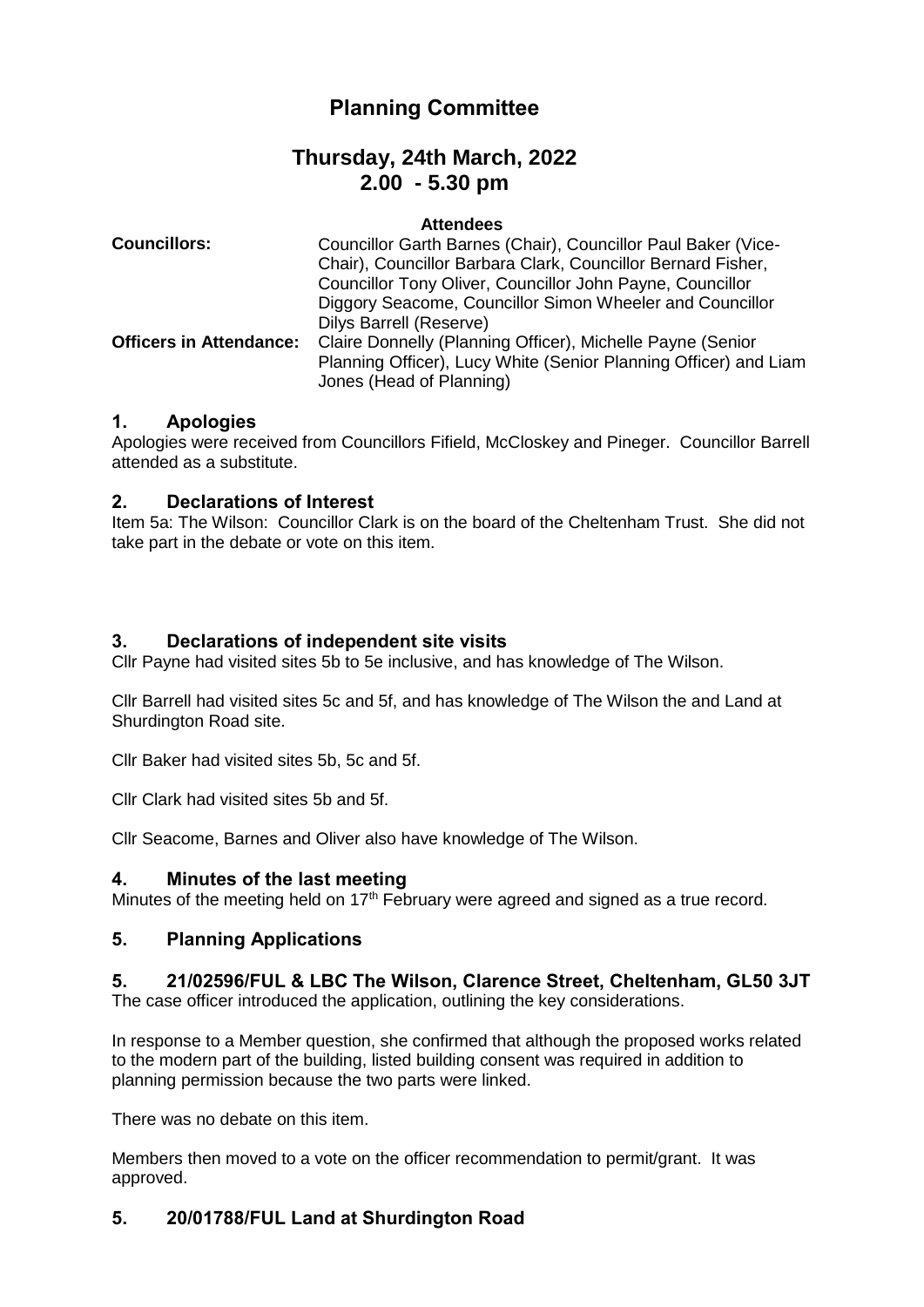The case officer talked Members through the application, highlighting the key issues and considerations.

#### **Public Speakers**

A local resident, speaking in objection, said the nearest doctors' surgery is full and outdated, the nearest supermarket is over a mile away, and the nearest indoor leisure facilities are at Pittville. The NPPF Section 7 refers to the A46 as vital to Cheltenham's economy, yet there is no sustainable transport plan. Congestion on the A46 is already severe, and will be made worse as traffic leaving the new estate will have priority over A46 traffic. The cycle paths and footpaths don't necessarily connect to Cheltenham centre. With 400 additional houses, 630 cars, and 1200 residents, the carbon footprint will be massive; the GCC transport report should be rejected, as it is at variance with policies in the local transport plan and agreements with the Inspector at the 2016 enquiry. There is a presumption in favour of sustainable development when assessed against all NPPF policies – this proposal does no address policies 6, 7, 8, 9, and 14.

A planning agent, on behalf of the applicant, said the scheme follows extensive engagement with officers, consultees and the community, and will provide multiple local benefits. It is landscape led, with green infrastructure in excess of policy requirements, retaining and enhancing important features, and respectfully designed to protect wider views to and from the site, while optimising urban design principles. Gloucestershire Highways consider the impact of the proposal on the highways network to be acceptable, with impacts fully mitigated by wide infrastructure improvements, as well as commitment to early delivery of improvements to the Moorend Park Road junction. Recognising the council's commitment to climate emergency, revised proposals include a reduction in CO2 emissions 20% beyond current building regs requirements, through a variety of techniques to ensure the scheme is viable. With the inclusion of 140 affordable homes, this is a well-designed, policy-compliant, deliverable scheme, striking the right balance between competing demands and concerns.

A parish councillor, speaking in objection, said it was disappointing that the delay to resolve traffic problems had not resulted in any significant improvement. Planning inspectors have refused previous schemes, and ruled that traffic mitigation on the A46 junction must be shown to work. The proposed mitigation to lengthen the northbound, left-turning lane could improve traffic flow, but will only work if a strip of additional land can be acquired, as the proposed lanes are too narrow for buses and lorries, and could result in accidents. The additional housing and new school will make the traffic situation worse than that considered by the Inspector in 2014, making Shurdington Road a solid, slow-moving queue at peak times. Drivers are likely to use Leckhampton Lane as a rat run at peak times, bypassing two schools, and rejoining the A46 at the new Kidnappers Lane roundabout, thus further stifling traffic flow around the south of Cheltenham. Contrary to the officer's opinion, part of the site is valued landscape, including R2 and R3, which carries high planning weight. The JCS concluded that development should be confined to the northern field only, in order to protect the valued landscape, as well as the view from Leckhampton Hill.

Cllr Nelson commended Miller Homes for upgrading their plans to support sustainable and active traffic, and for their £86k contribution to improvements of the Moorend Park Road junction, but while she acknowledged the need for new homes, but could not support the application as it stands. For the community, residents, and future prosperity of Cheltenham, the impact on A46 traffic cannot be ignored. With hundreds of additional homes, the new school, and the impact of other developments further south on the A46, transport issues are a major concern for local residents. Severe congestion on the A46 is a fundamental problem and a direct risk to Cheltenham's economic recovery, and the authority cannot afford to permit a plan that does not include adequate mitigation for the impact on local traffic. The highways response refers to an already-agreed scheme, but this related to the 2016 Redrow application for 377 homes, and does not take into account the additional 350 homes or new school. Redrow is trying to resolve the conflict between cyclists and left-turning traffic at the Moorend Park Road junction, currently awaiting highways approval, and Miller Homes' £86k contribution is welcome, but it is not known whether any of these works will go far enough to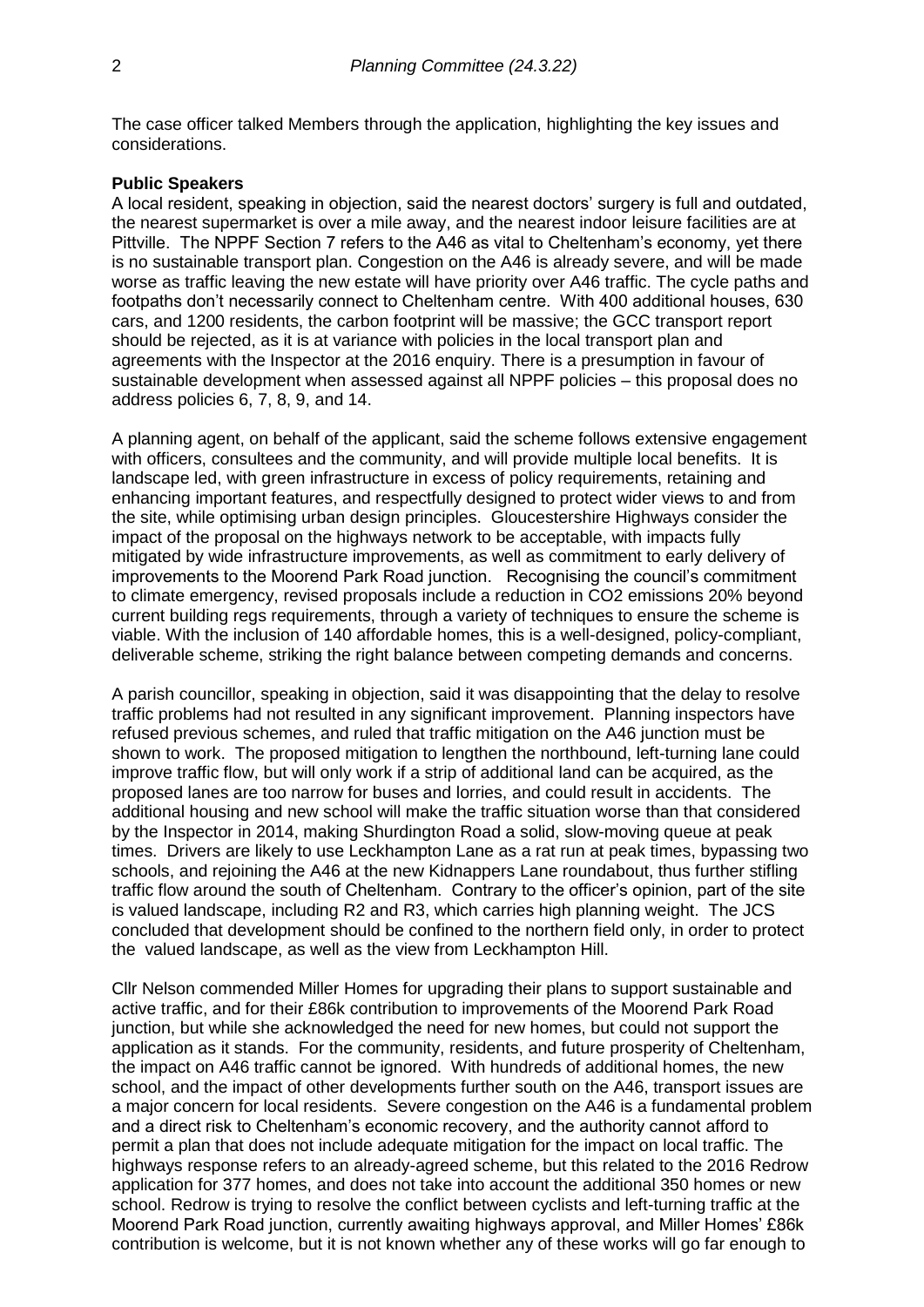improve the congestion. Planning committee members should use their judgement and defer.

Councillor Horwood felt that the scheme has some positive elements but also some serious shortcomings. Policy MD4 clearly states that any development on this site must take into account the landscape and highways impact. Even though there was no highways objection to the 2014 application, the committee refused the proposal, as did the Appeals Inspector. The Inspector said then that 650 additional homes would cause severe traffic congestion on Shurdington Road with effective mitigation, yet no evidence of this was given then or now, even though the overall number of permitted or proposed houses has now risen to 761, in addition to the new school The inclusion of R2 and R3 is against the JCS Inspector's explicit recommendation – it is classed as 'valued landscape', and is therefore protected under the NPPF and should not be built upon. Local policy protects views into and out of the AONB, and R2 and R3 are clearly visible from Leckhampton Hill. The proposal fails to make the fullest contribution to the mitigation of climate change, as required by the NPPF and JCS Policy SO6. Radical reduction in emissions is needed, with emerging local and national standards for zero carbon housing; although this proposal exceeds current building regulations standards by 20%, building homes such as these will be banned by 2025. It makes no provision for community facilities, on or off site, contrary to JCS policy SD4 and NPPF 92. For these reasons, the proposal should be rejected or deferred.

#### **Member questions**

In response to questions from Members, officers provided the following:

The case officer confirmed that:

- the affordable housing element will be safeguarded through an S106 agreement this is standard procedure, to ensure that they will remain affordable and not become investment opportunities, being situated in the primary catchment area of the new school;
- suitable street trees are secure as part of the landscaping condition, and will be planted at a suitable time;
- there is no legal or policy requirement that community facilities must be provided for a certain number of houses, and with a neighbourhood centre within one mile of the site, officers do not feel any special provision is required;
- the position and distribution of the solar panels is dictated by the energy and sustainability statement, but a condition to investigate any further potential can be attached if Members want.

The GCC floods officer confirmed that:

- the balancing pond is intended to restrict rainfall leaving the site and ensure it isn't at a higher rate than pre-development. The volume of surface water entering Hatherley Brook will not be higher than at the moment. The calculations have taken climate change into account, including future rainfall predictions;
- it is recommended that a maintenance condition be applied to any approval, to ensure suitable maintenance arrangements are in place and any future issues can be sorted out by the management company.

The Highways officer confirmed that:

- drawings will show the position of street trees and utilities in the prospective highways, to ensure there will be no conflict between the two;
- regarding mitigation measures for the increase in traffic, the transport assessment is supported with a lot of information. Micro-simulation modelling work, based on the 2016 data, has been carried out, taking in committed and future additions. The modelling looked at a multitude of scenarios, including partial and full use of the new school, and this and future developments, and showed that, with mitigation in future years, the traffic situation would remain broadly neutral. GCC Highways have analysed this work, which was conducted by the applicant, and fully audited, and is considered to be a detailed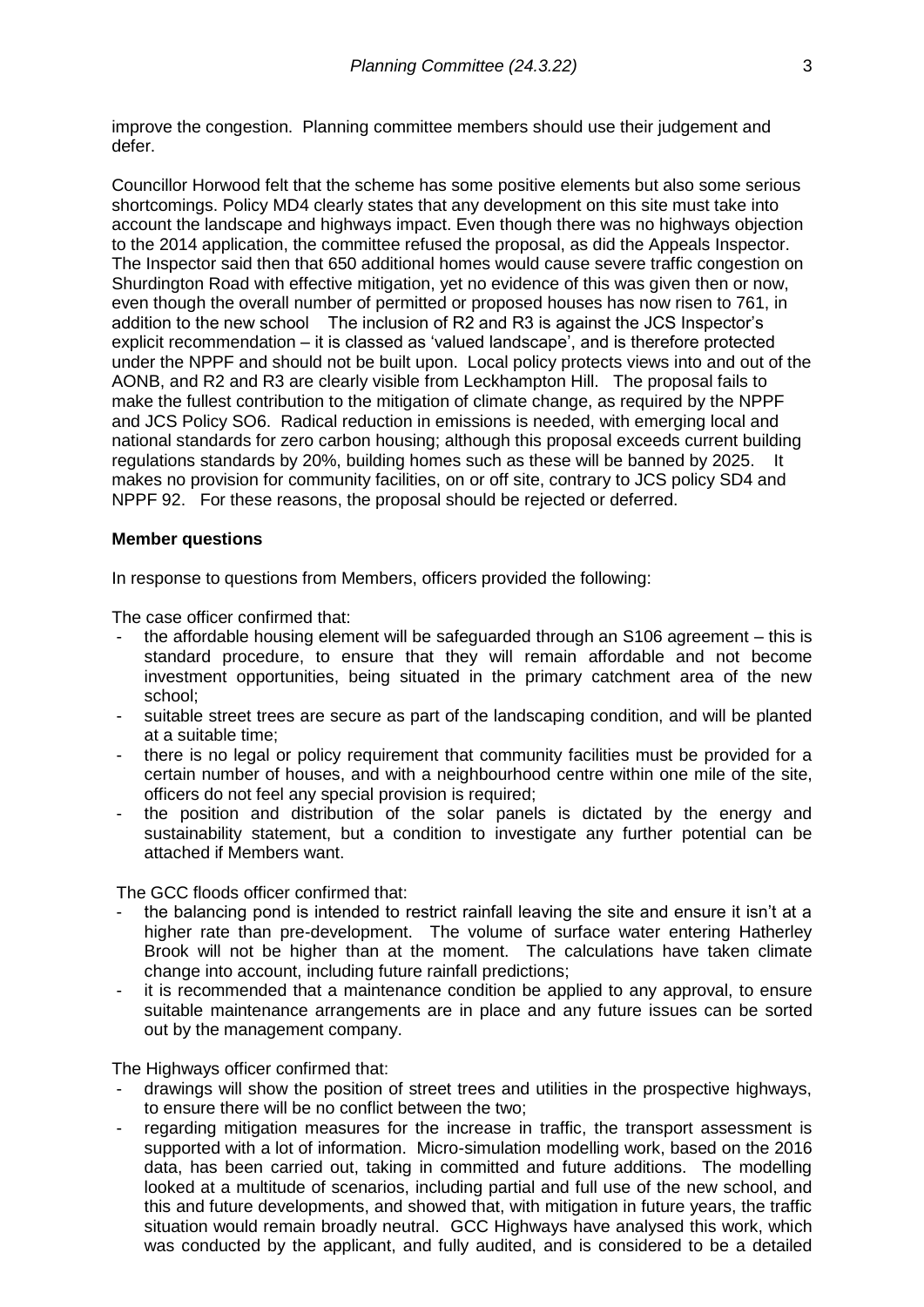technical assessment, in line with government guidance – the highways recommendation is based on this;

- regarding congestion at the Moorend Park Road junction, which was raised in the previous application, the mitigation work was included as a planning condition rather than an S106 agreement, and it is for Redrow Homes to say why this has not been brought forward in a timely manner. GCC Highways is having ongoing discussions and working with Redrow:
- the developer is promising £86k for mitigation work; this cannot be guaranteed, but is in the public arena at the appropriate time and will be looked at very carefully. The world is evolving post-Covid, and there must be material benefits to any proposal rather than multiple disruption of on-going roadworks for minimum benefits;
- a compulsory purchase order (CPO) would not be necessary for this development to ensure the proposed lanes are wide enough for buses and lorries, which is looking to utilise existing highways land, but could be an option for a wider scheme in the future;
- narrow lanes are not uncommon, with large vehicles needing the straddle two lanes. Modelling takes into account the competing demands of multiple users, and active traffic measures must be played off each other. It is not a perfect science, but officers are satisfied the modelling has been done correctly and is as reliable as it can be.

#### The legal officer confirmed that:

regarding long-term affordable housing, the S106 agreement will include a standard clause which requires affordable housing to be transferred to a registered provider whose job it is to provide and run affordable housing. There are several layers of affordable housing – social rent, affordable rent, shared ownership- and the aim is to tie the values and properties to local values – local open market and local incomes – and rental levels to local housing needs allowance. There is a raft of different provisions to ensure the cost of the building, rental levels, and sale levels of shared ownership are regulated in relation to local values and income, but right-to-buy system cannot be controlled as it is in place by government legislation – though a new 106 clause is to be introduced which requires profit from a right-to-buy sale is recirculated in the area of the affordable housing.

The Head of Planning confirmed that:

a Grampian condition could be attached, relating to land outside the red line of the application site and requiring highways improvements at the Moorend Park Road junction to be completed before the scheme is finished, or control could be tightened through an S106 agreement to ensure that the mitigating work is done in a timely manner.

#### **Member debate**

Members then moved into the debate, where the following points were made:

- it is very disappointing that a high proportion of roofs face east-west rather than northsouth, meaning that retro-fitting of effective solar panels would not be practical;
- it is clear that officers have worked hard over a long period, and the scheme has a lot in its favour, but in the face of the ever-worsening climate emergency, it is appalling that all 350 houses are to be fitted with gas boilers – there is no excuse for this with new-build properties; retro-fitting is costly and difficult, a smaller developer has recently submitted a zero carbon scheme in this area, and this proposal gives the wrong message to other developers. While this is not a legitimate reason to turn the application down, but it does fail to comply with Strategic Objective 6 of the Joint Core Strategy;
- the improvements to the Moorend Park Road junction are essential and should be guaranteed by condition rather than an S106 agreement, as these don't always deliver;
- residents of Warden Hill regret the loss of green land but accept the need for new houses. The issue for most people remains the level of traffic on the A46, which is already horrendous; mitigation measures are essential;
- it is inevitable that more houses will bring more traffic, but public transport, electric vehicles and hydrogen cell vehicles are all encouraged, and the Highways officer, who is the expert, must be believed when he says the overall impact will be neutral;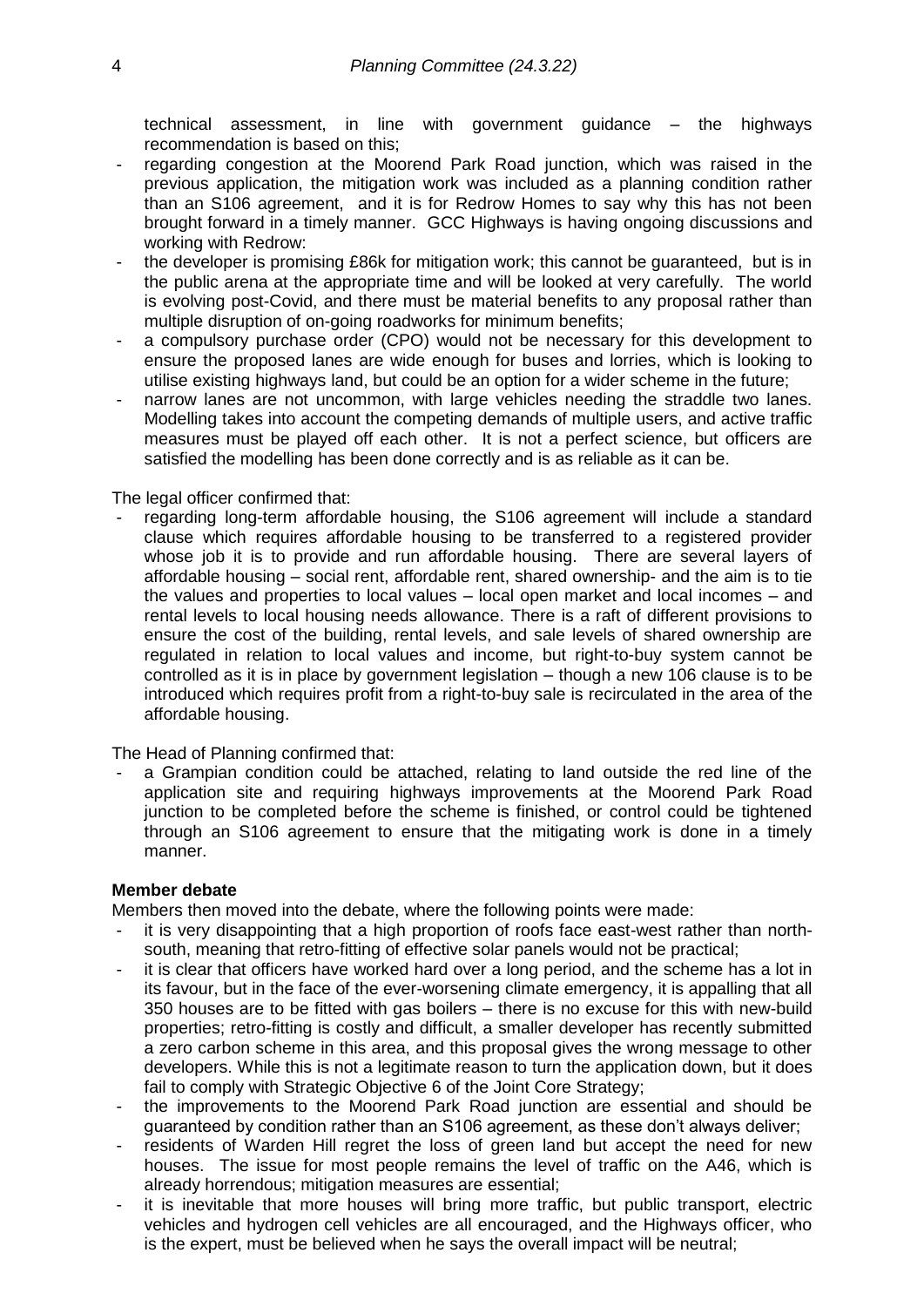- there is still concern about building on R2 and R3 it was recognised by previous inspectors that these two elements in the scheme are outstanding re. view, impact etc. This land could remain protected in this development;
- this is a mixed development 350 houses are proposed, but no support to the local community – this is disappointing, not least because it will make residents more cardependant, adding to contribution and pollution. There should at least be a contribution towards community facilities in the neighbourhood;
- the affordable homes are welcome, particularly as a comprehensive range is proposed, including four-bedroomed properties at affordable rent;
- the streets are designed to reduce traffic speed to 20mph, which is also welcomed;
- although the proposed development has much in its favour, there are several areas of concern but apparently no sound grounds on which to refuse – the only option is to approve or defer.

In response to Members' concerns, officers responded as follows:

- the key point to take into account is that this site has been allocated for housing development – the Inspector would have considered highways implications at the time of allocation, and found the plans to be sound;
- the provision of 140 affordable homes is a strong material consideration, due to the housing shortfall in Cheltenham;
- the scheme provides a good level of green infrastructure;
- the scheme could be better re. the council's climate agenda, but Building Regulations has the remit for dealing with carbon energy efficient of homes – planning doesn't have a specific policy to deal with this;
- the applicant looked at the feasibility of including an on-site shop, and carried out an assessment to establish whether there was any need for demand – it found there was not. There is a neighbourhood centre within one mile, and no evidence to suggest a financial contribution is required for off-site provision;
- the allocation specifically refers to a residential scheme and a secondary school; it does not include community infrastructure. JCS Policy INF4 states that where a development creates or adds to need, this will be fully met through policy, but planners are confident that the proposal addresses some of the requirements – the school, open space etc;

Councillor Baker then moved to defer on the following grounds:

- JCS Strategic Objection 6 the scheme should make the fullest contribution possible to mitigation of climate change;
- the community infrastructure contribution should be revisited;
- a condition for traffic mitigation at the Moorend Park Road junction was needed.

He hoped these relatively minor elements could be dealt with, thus allowing the scheme to go ahead:

The Head of Planning advised Members that the developers were already proposing a scheme which went 20% beyond current building regulation requirements, and the community infrastructure contribution had been met. A condition for highways mitigation could be included in the scheme today, which would have to come back to Committee to be discharged. He advised against deferral.

The Chair invited Members to vote on Councillor Baker's move to defer:

7 in support 1 in objection **MOTION CARRIED**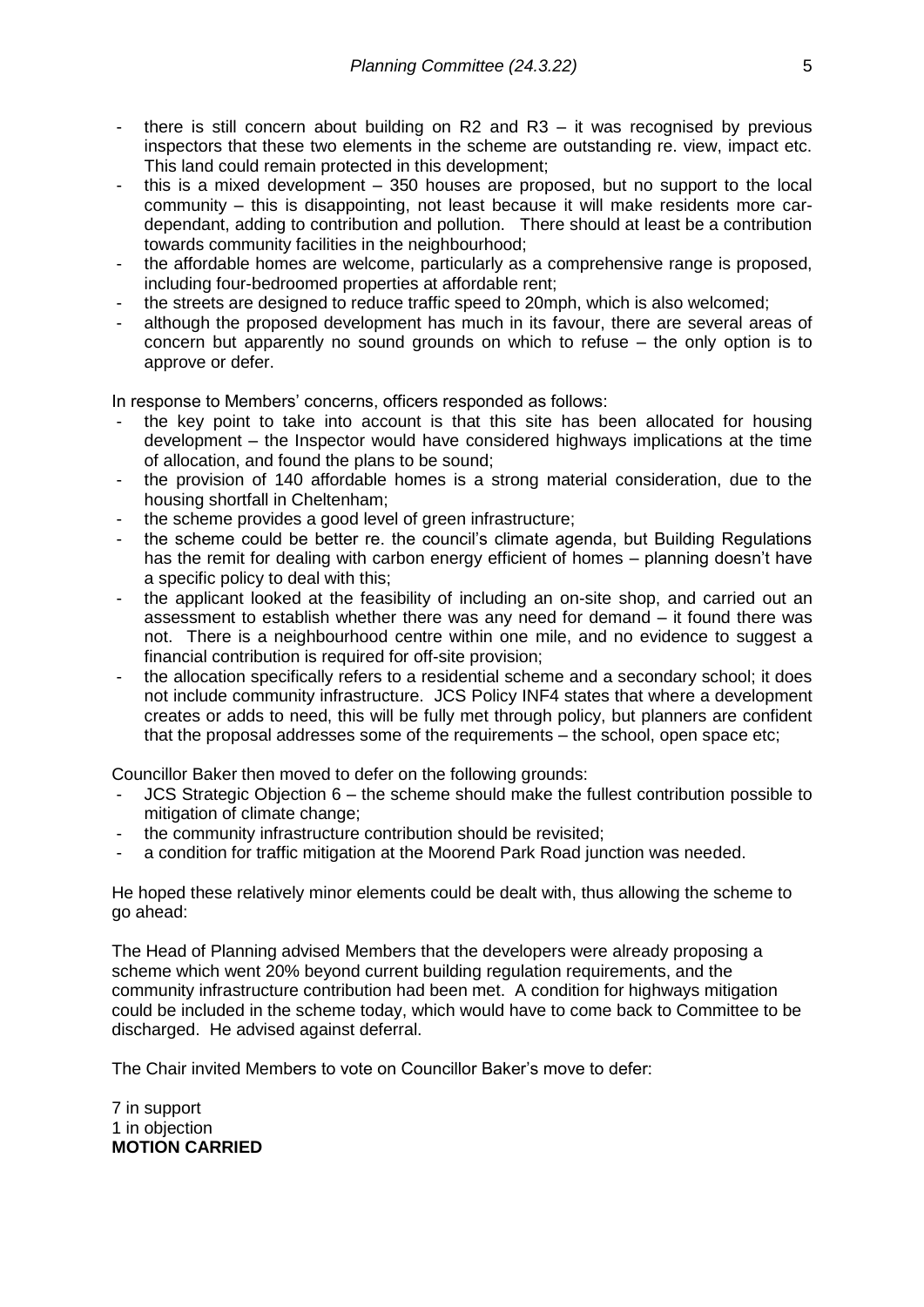# **5. 22/00124/FUL 15 Pilley Lane, Cheltenham, GL53 9EP**

The case officer introduced the application.

### **Public Speaking**

The agent said the application was to replace a bungalow with a pair of semi-detached dwellings, in a high-density principal urban area, and brownfield site, compliant with both the JCS and the Local Plan. In an area of shortfall in housing requirements, there was an expectation that permission be granted unless it caused harm. Pilley Lane is varied in style, but mostly two-storey dwellings – the bungalow is an anomaly – the officers consider that the proposed dwellings respect the character and style of the area. The Architects Panel consider the site to be capable of accommodating two dwellings. Various design suggestions have been taken on board during the process, including reduction of the roof mass, landscaping to the front, and changes in materials, as agreed by condition. The size has been minimised, and the houses blend in well. Local member and Parish Council comments have been taken into account, the highways officer is satisfied with access and parking arrangements, neighbouring amenity is not adversely affected. The proposal addresses the housing shortfall in a sustainable location.

Cllr Horwood conceded that there is a variety of properties in Pilley Lane, but pointed out that those next to the chapel at the moment are bungalows, giving an open aspect and suitable prominence to a locally listed building. Other two-storey houses in the area are modest in scale. There is concern that this building won't be subservient to the chapel; it will be overpowering, a huge increase in scale – in effect a bungalow making way for a threestorey building. Being so high and so close to the chapel, it is possible that it will reduce light to the chapel windows. A parish councillor has called it 'grossly insensitive', saying the colour was wrong for the area, and calling them 'anywhere houses'. Pilley Crescent residents are also concerned that a precedent may be set with this application which will change the character of Pilley Lane.

### **Member question**

In response to questions from Members, the case officer confirmed that:

- A locally indexed building is one of community interest and its setting should be taken into account. The report states that officers do not consider the impact of the proposal too severe;
- There may be some impact on light to the chapel, but there are also a number of windows which won't be affected, so officers are content that the impact won't b too great;
- Regarding impact on the neighbouring bungalow, the existing bungalow is immediately adjacent to the boundary, so the neighbouring one is already compromised; the new building is taller but set back from the boundary, and the neighbouring windows likely to be affected serve a box/storage room;
- A brownfield site is one which has been previously developed:
- The drawings are to scale and therefore considered accurate;
- The changes to the proposal are an attempt to reduce its bulk. The bungalow had a hipped room, but there are lots of gables and pitched roofs in the area. What is proposed seemed to be a reasonable compromise, and the Architects Panel considered it to be a positive move.

#### **Member debate**

One Member spoke, saying he liked the development, which he didn't regard as overdevelopment of putting additional strain on the infrastructure or amenity of the road. He accepted that the design was different from others in the road, but the general style was pretty eclectic, and it made good use of space, offered variety, and retained a lot of land behind.

#### **Vote on officer recommendation to permit**

8 in support 1 in objection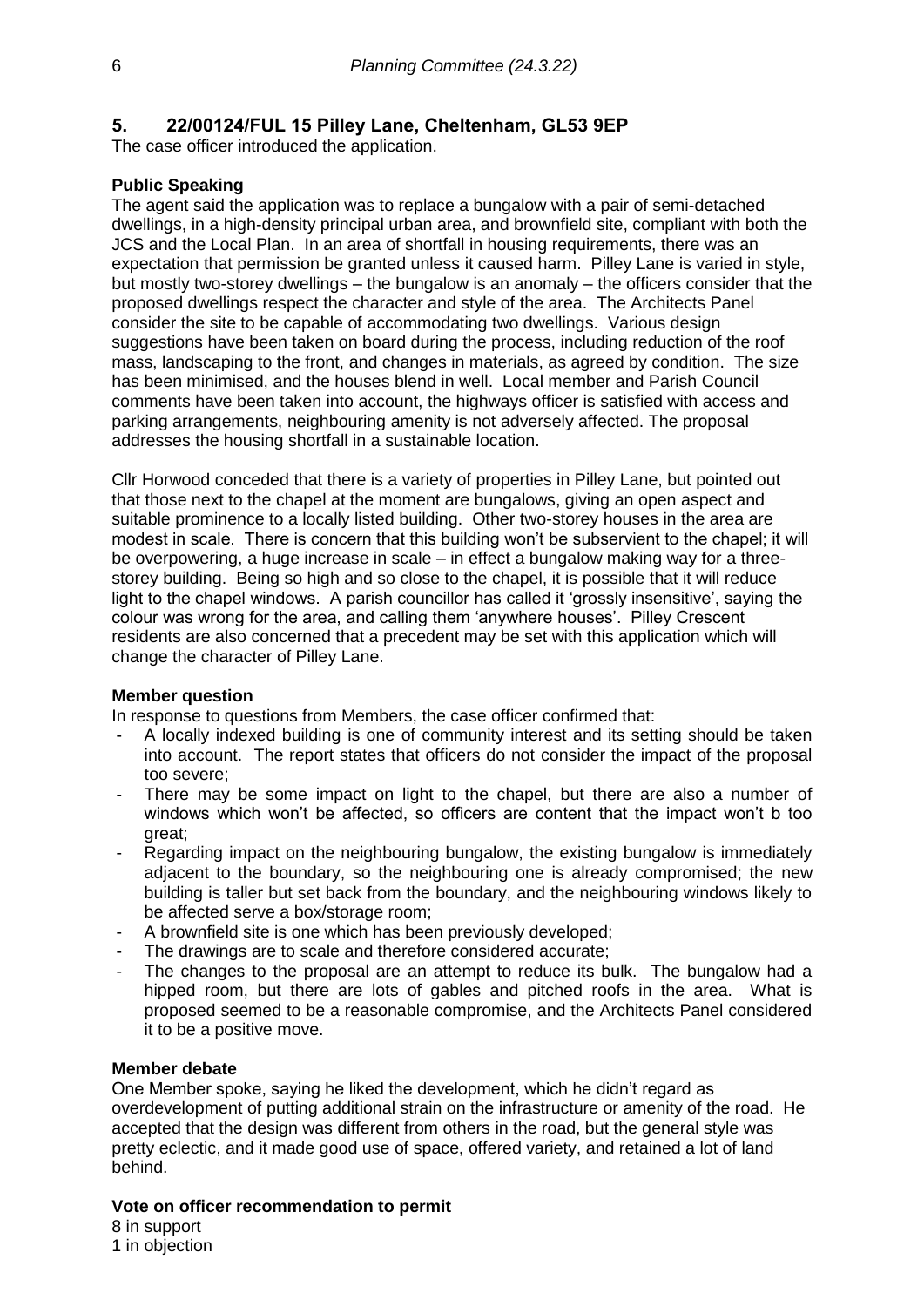# **PERMIT**

# **5. 21/02120/FUL Burger King, Gallagher Retail Park, Cheltenham, GL51 9RR**

The case officer introduced the proposal.

#### **Public Speaking**

The agent thanked officers for working positively with the applicant. The proposed site is a retail park location, previously the Homebase service yard, and for some years a redundant area of hardstanding. The applicant has had detailed discussions with the highways authority, are officers are happy with the proposals. It is not considered that the proposal will generate additional traffic. The design is contemporary and will fit in well, and the landscaping scheme, including shrubs and grass, will soften the entrance to the retail park. The proposal will bring an economic benefit in the form of 25-30 flexible jobs, and provide additional choice to the existing food and beverage provision along Tewkesbury Road.

#### **Member questions**

In response to questions, the highways officer provided confirmed that:

- there are two access points to Gallagher Retail Park, and the siting of the proposed development would suggest that the majority of customers will access it from the Manor Road end;
- the applicant has provided evidence clarifying queue distances at other units, and officers are satisfied that there is enough room to queue. If cars were further displaced, it would be into the car park rather than the road, and there is a lot of queuing capacity on site. Officers don't anticipate any problems with queues on Tewkesbury Road.

#### **Member debate**

Members made the following points:

- the question is whether this additional fast food outlet is necessary. It will impact the businesses of existing food traders, but as Cheltenham doesn't have a saturation policy for the number of food businesses, it is difficult to refuse the application on these grounds;
- at peak times, the car park already operates above its maximum capacity, and an extension to the Next store has yet to be built, reducing parking space further;
- the hours of business are stated, but it's hard to believe that within six months there won't be an application to extend these to 24/7 as other local outlets:
- there will be a lot of waste from the outlet, and it would be helpful if the use of recyclable packaging could be conditioned;
- the most likely reason to refuse the application would be on highways grounds there have been police interventions and security issues with Macdonalds and KFC within yards of this site. This will get worse when the road becomes busier with Junction 10 traffic.

The case officer confirmed that a standard condition regarding waste management would be included, and that the applicants had submitted a waste management strategy; the application is not significant enough to condition the scope of this.

The highways officer confirmed that changes to Junction 10 are still at consultation stage, with various transport modelling work being done, but this proposal, given the diversity of trips to other retailers and the small number of new trips, is considered de minimus with regard to highways volume now or in the future.

A Member suggested that other food retailers had caused issues because of their location next to Kingsditch Lane, but this proposal has a long lead in – cars would have the queue a long way before they impinged on Manor Road and then Tewkesbury Road. If it was to become an issue at a later stage, mitigation measures could be put in place.

### **Vote of officer recommendation to permit**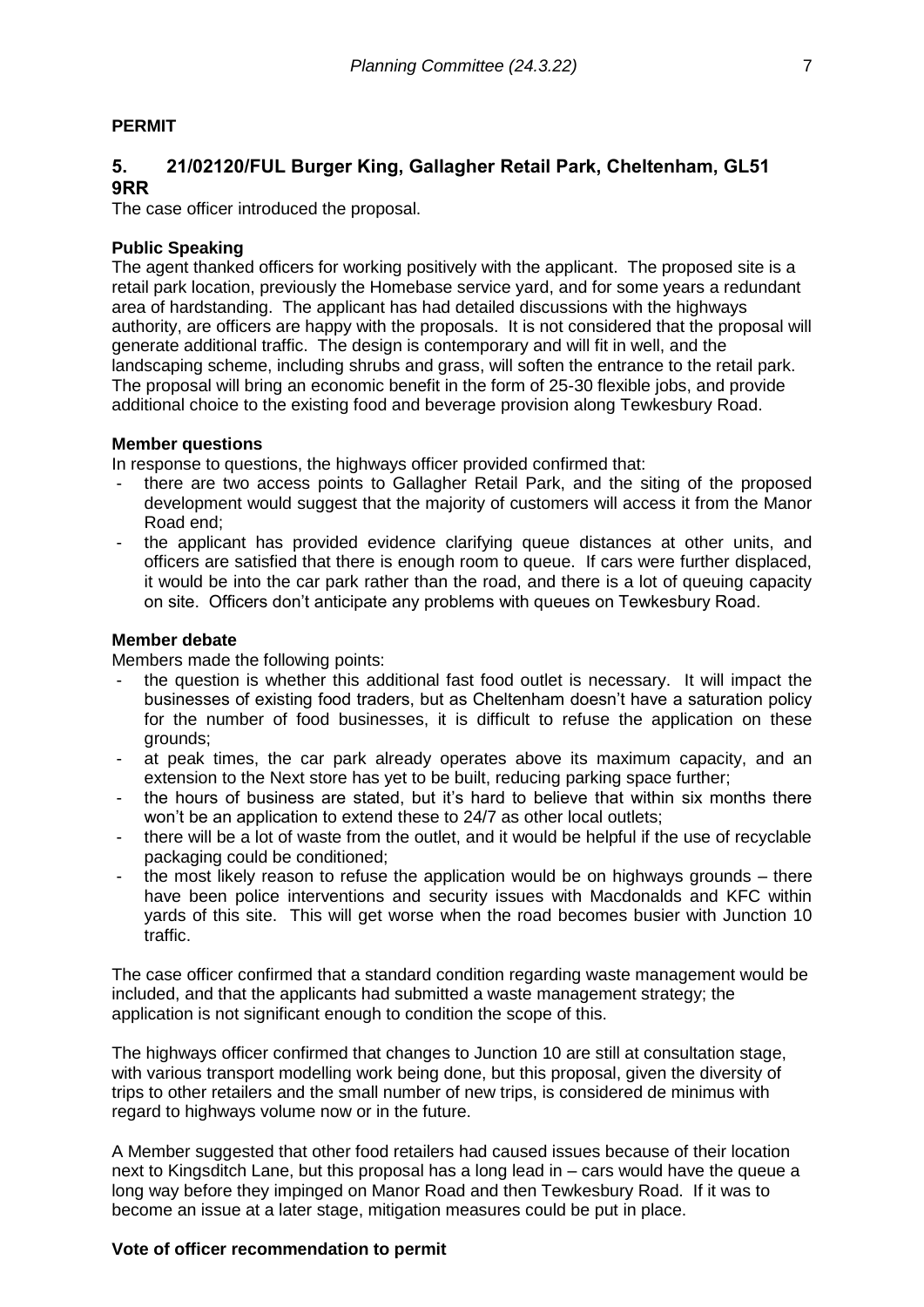7 in support 2 in objection **PERMIT**

### **5. 21/02534 Kynance, Swindon Hall Grounds, Church Road, GL51 9QR** The case officer introduced the application.

### **Public Speaking**

A neighbour, speaking in objection, said that the documents associated with the application are factually incorrect - all properties in Swindon Hall Grounds are either bungalows or 1.5 storeys high, including Kynance, referred to as a two-storey dwelling. The proposed building is overbearing and out of scale – a large four-bedroomed house, with a vastly out-of-scale ancillary building which could clearly be used for accommodation in the future. It is mispositioned, being north facing, towards The Little Manor; it could easily face east, like other properties in the surrounding area. It will cause loss of privacy, light and sound pollution, particularly to The Little Manor, with 11 windows facing that property. The excessive felling of trees will result in nearly half the trees on the site being felled. A smaller footprint, 1.5 storey, east-facing dwelling would remove all objections.

The applicant spoke in support of his proposal, focussing on the context and background. Kynance has been his family's home for 47 years, and having relocated to Cheltenham and been unable to find a suitable property elsewhere, he decided to explore the option of building a family home in the grounds of Kynance. As keen environmentalists, it was important that the new dwelling blend in – this was the architect's brief – and the use of natural stone, cladding and landscaping, together with tireless work with planning consultants and addressing neighbours' concerns, including a turning head which will improve access for all. The result is the best possible proposal. Some of the trees were already due to be felled, and new planting will mitigate their loss and improve the area. He said his sole objective was to put down roots, and to nurture his new home and the land around for decades to come.

### **Member questions**

In response to questions from Members, officers confirmed that:

- the proposal is classed as a self-build scheme, even though it doesn't appear on the register; it will still need to go through the normal process;
- regarding the proposed outbuilding, the red dotted line in the drawings shows what is there now – various outbuildings and sheds – and although the proposed is larger than the existing outbuildings, it has reduced in footprint and height during the process, and now sits comfortably between the houses;
- regarding the trees, some of them need to be felled for this proposal, but others were already due to be felled, as unsound or causing other issues;
- a planning application would be required to change the use of the proposed outbuilding from workshop/garden store to a dwelling; a specific condition to ensure this isn't needed;
- the distances from the new dwelling to its neighbours are set out in the officer report at para. 6.37. These exceed policy requirements.

### **Member debate**

Members made the following points:

- the turning head won't benefit all the neighbours, as stated by the applicant  $-$  it will benefit the residents of the new house only;
- this is essentially backland development, and contravenes JCS Policy SD8, which requires new development to make a positive contribution and have regard for the distinctive elements of the historic environment. This does not – it is very large, dominant, will cause additional traffic up a narrow road, plus construction traffic for 12- 18 months which will be harmful to the neighbourhood. It also detracts from The Little Manor, which is a listed building;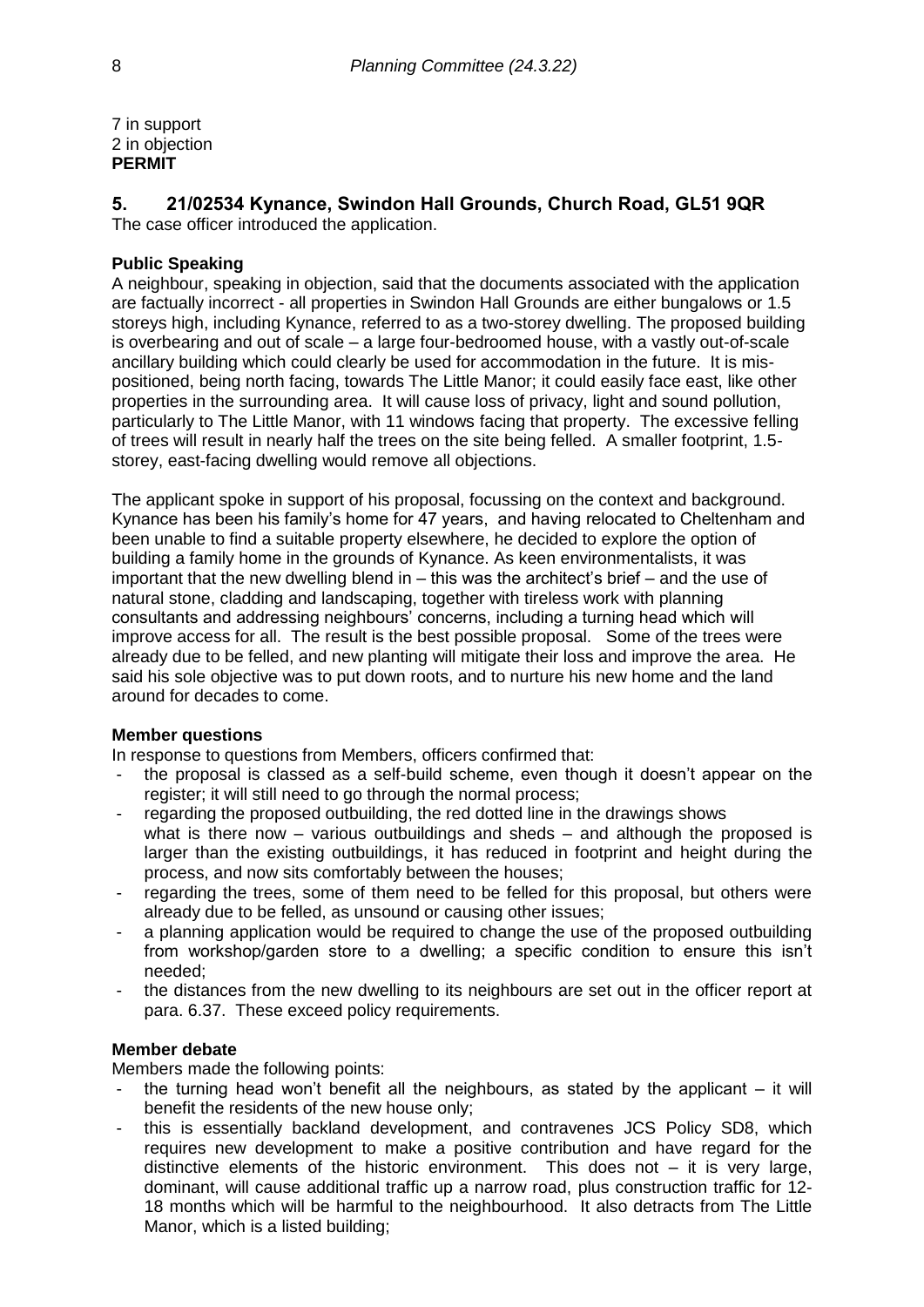it seems a reasonable application, but a smaller scheme, facing a different way would have been more sympathetic.

The officer confirmed that glazing was considered under Condition 15, and that an additional condition could be added to ensure the outbuilding remains ancillary to the dwelling if Members wish.

### **Vote on officer recommendation to permit, with additional condition**

8 in support 1 in objection **PERMIT**

# **5. 21/02594/FUL 76 Pennine Road,Cheltenham, GL52 5HE**

The case officer introduced the report, highlighting key planning matters and a summary of conditions.

#### **Public Speaking**

A neighbour, speaking in objection, said he had concerns about a number of aspects of the development relating to noise and pollution. The new plan which moved the flats back to fit in with the properties on Pennine Road would result in a reduction in the number of parking spaces from 14 to 12, with rear access to the property via Prescott Walk and an unadopted road - a nine-fold increase in traffic and pollution. There is no indication as to who will be responsible for the unadopted road going forward. Prescott Walk is too narrow to accommodate two vehicles passing, resulting in the footpath being used for parking; there is no footpath on the unadopted road to allow pedestrian access to the new flats as stated. Additional local traffic exiting onto Priors Road from Prestbury Road, could present a serious risk to this busy road, already significantly impacted by the 300 new houses opposite. It is proposed that drainage from the proposed development will run to the rear, across the unadopted road to Prescott Walk and then Prestbury Road. This area is already severely affected by surface water run-off and flooding during heavy rainfall, sometimes making them unusable to pedestrians. The plans include a cycle store and no real mitigation to noise and nuisance for people living behind the property.

The agent, speaking in support, said that one of the reasons the application was called to Committee relates to ecology. An ecologist has worked with residents in relation to a badger sett off site to ensure its ongoing protection and a planning condition will ensure this is ongoing. Another concern is the level of parking, but the proposal includes more spaces than the one per apartment required by the Gloucestershire Manual for Streets, providing 12 in total, plus electric vehicle charging facility and a large cycle store. The application has been revised at the request of officers, setting it further back in the site to respect the building line; the Architects Panel considers it will enhance the area. Officers have confirmed that the proposal is policy-compliant.

#### **Member questions**

In response to questions from Members, officers confirmed that:

- the unadopted road is the small strip of land in front of the garages;
- the position of the proposed bike store, to the rear of the property, is a common feature, and shouldn't prove a security issue. There will be no public access to the rear of the site;
- the car parking spaces to the front are part of the landscaping scheme, which includes shrub planting; this, and Condition 15, will ensure that the bin storage space is protected and isn't used for car parking;
- if a drop kerb is required for access, this will be dealt with as a separate application as it falls outside the red line of the site. An informative can be included, to make sure the applicant is fully aware of this.

#### **Member debate**